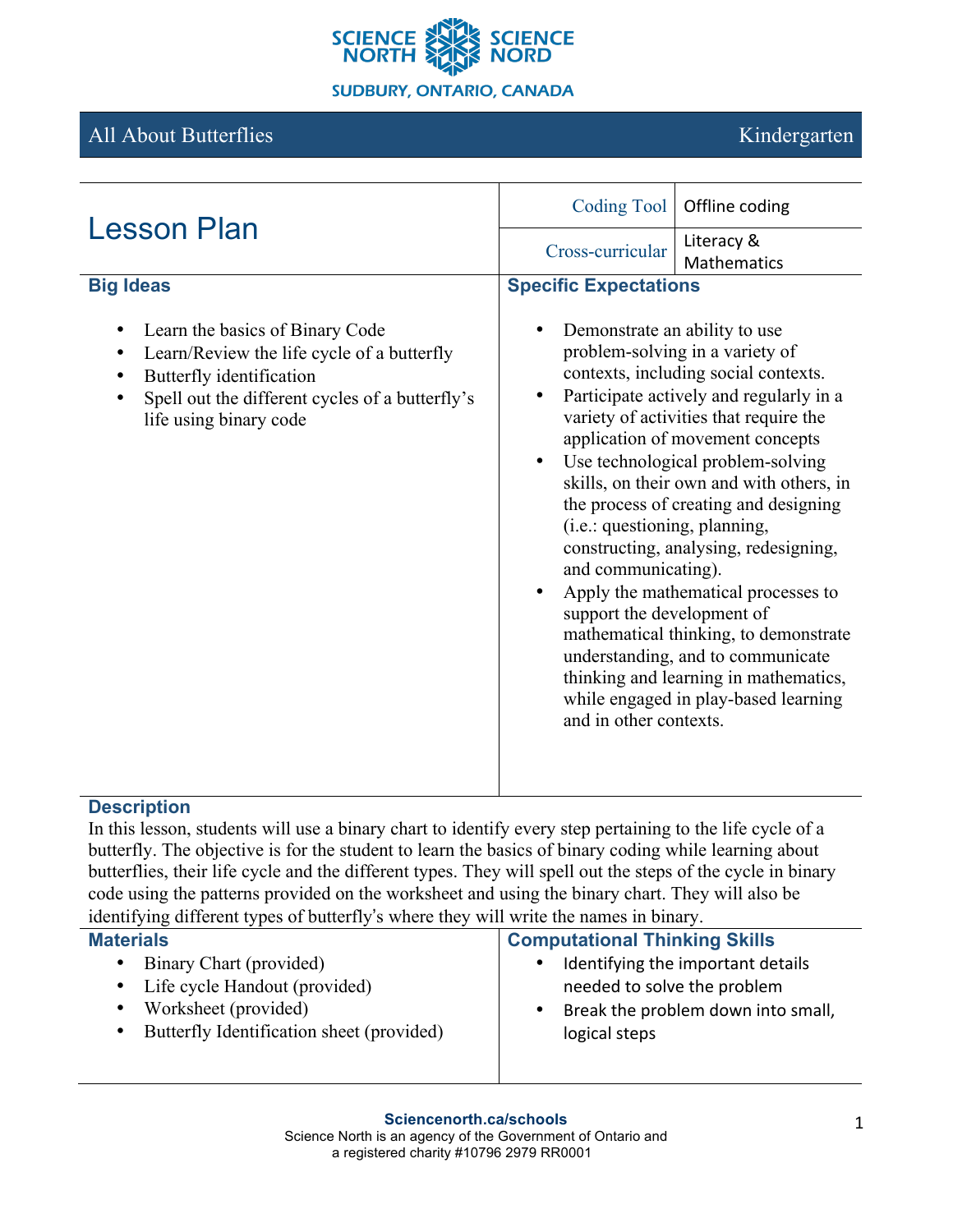

### **Introduction**

- The goal of this activity is to learn/review the stages of a butterfly's life and spell out each step of the cycle using binary code.
- Discuss the life cycle of a butterfly with the students and the different types of butterfly's (you can refer to the life cycle handout and Butterfly identification sheet).
- Next, introduce the word binary. It indicates two. Meaning only two options. (ex: ON/OFF, up/down, or left/right) This is used for computers; however, they only use two numbers: 0 and 1's.
- Share the binary code chart with the students.
- Just like us, computers learn how to read too. They read letters by creating patterns with 8 boxes (called a byte) and every letter has a different pattern. (you can refer to the binary chart handout). When referring to the binary chart, explain that there are 8 boxes, but they are separated into two groups. Each group is called a nibble, and together it is a byte.
- A computer will use combinations of opposites to show a letter but in our case, instead of 0 and 1's, the blank and colored squares will represent a letter.
- Explain that in this activity, the dark box and light box are the combinations for each letter.

#### **Action**

# **Activity 1**

- Handout *Worksheet 1* and explain that the binary code is already identified.
- The goal is to find the corresponding letters for each step of the cycle of a butterfly's life and determine the mystery word.
- Handout the Binary Code Chart and complete an example with the first step in the cycle "egg" (refer to reference photos)
- Repeat until they have completed all of the steps for the life cycle of a butterfly.
- We will use the binary code chart to identify each letter for every step of the cycle.

# **Activity 2**

- The goal of this activity is to learn different types of butterfly's and spell out their names using binary code. (They can use colors when completing the worksheet)
- We will use the binary code chart to identify the code to use when spelling out the type of butterfly.
- Handout *Worksheet 2* and explain that the "x" is where they will color in. (refer to reference photos)